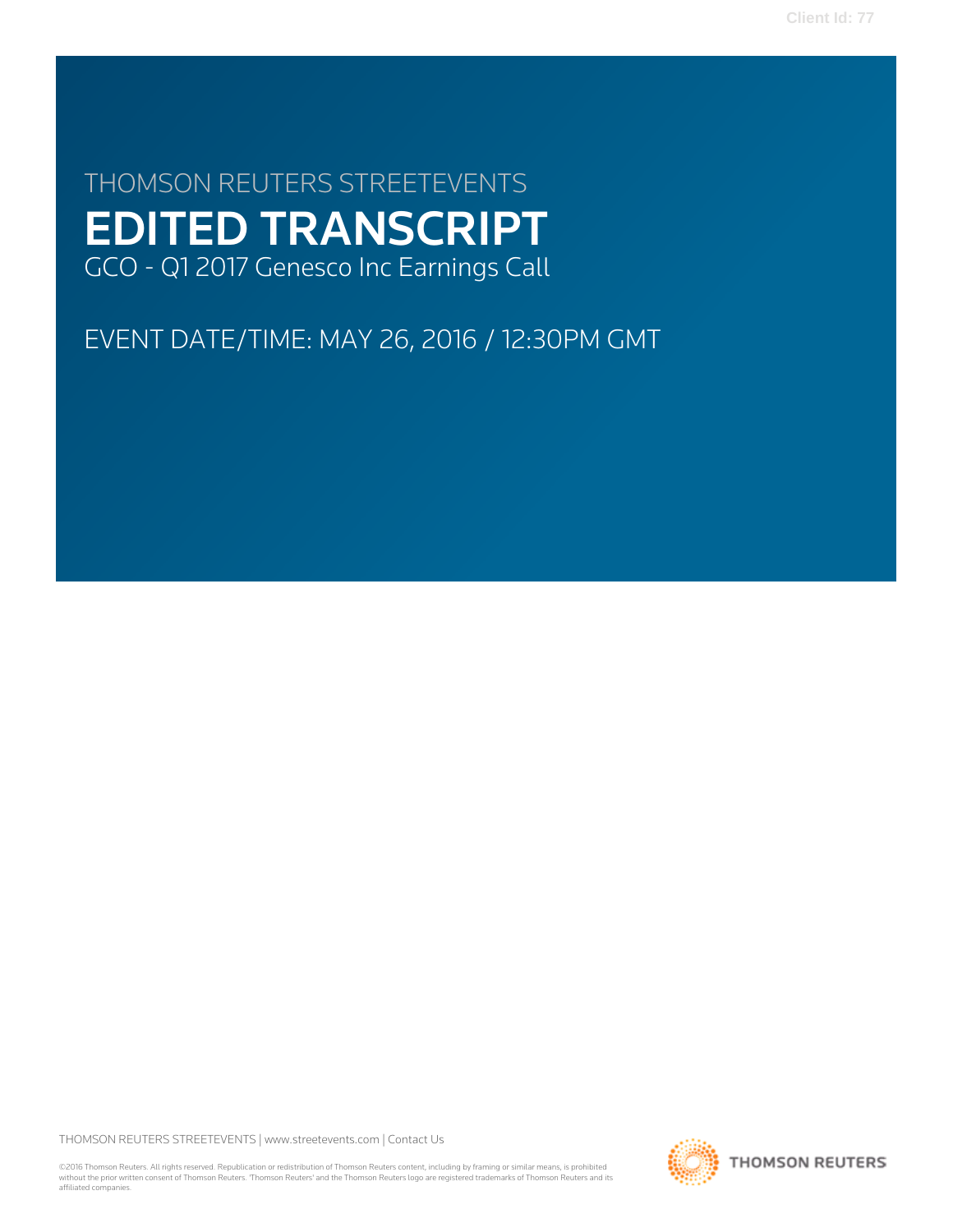### **CORPORATE PARTICIPANTS**

**[Bob Dennis](#page-1-0)** Genesco Inc. - Chairman, President & CEO **[Mimi Vaughn](#page-3-0)** Genesco Inc. - CFO

## **CONFERENCE CALL PARTICIPANTS**

**[Jay Sole](#page-7-0)** Morgan Stanley - Analyst **[Chris Svezia](#page-8-0)** Susquehanna Financial Group / SIG - Analyst **[Erinn Murphy](#page-10-0)** Piper Jaffray & Co. - Analyst **[Jonathan Komp](#page-11-0)** Robert W. Baird & Company, Inc. - Analyst **[Eddie Plank](#page-12-0)** Jefferies LLC - Analyst **[Mitch Kummetz](#page-13-0)** Robert W. Baird & Company, Inc. - Analyst **[Sam Poser](#page-14-0)** Sterne, Agee & Leach, Inc. - Analyst **[Laurent Vasilescu](#page-15-0)** Macquarie Research - Analyst **[Jill Nelson](#page-15-1)** Johnson Rice & Company - Analyst **[Corinna Freedman](#page-16-0)** BB&T Capital Markets - Analyst

### **PRESENTATION**

#### **Operator**

Good day, everyone, and welcome to the Genesco first-quarter FY17 conference call. Just a reminder, today's call is being recorded.

Participants on the call expect to make forward-looking statements. These statements reflect the participants' expectations as of today, but actual results could be different. Genesco refers you to this morning's earnings release and to the Company's SEC filings, including the most recent 10-K filing, for some of the factors that could cause differences from the expectations reflected in the forward-looking statements made during the call today.

Participants also expect to refer to certain adjusted financial measures during the call. All non-GAAP financial measures referred to in the prepared remarks are reconciled to their GAAP counterparts in the attachments to this morning's press release and in schedules available on the Company's home page under Investor Relations.

<span id="page-1-0"></span>Due to the length of recent conference calls, participants will have the opportunity for one question and one follow up during the question-and-answer session. I will now turn the call over the Bob Dennis, Genesco's, Chairman, President, and Chief Executive Officer. Please go ahead, sir.

#### **Bob Dennis** - Genesco Inc. - Chairman, President & CEO

Good morning, and thank you for being with us. I'm joined today by our Chief Financial Officer, Mimi Vaughn.

Our bottom-line results for the first quarter improved from a year ago and exceeded our expectations, driven by a significantly better performance from the Lids Sports Group. Adjusted earnings per share were \$0.62, up from \$0.51 last year. Comparable sales increased 1%, at the lower end of expected range, but gross margin was considerably better than anticipated and was the major contributor to the better results for the quarter.

Comps in our US businesses were solid in the quarter first two months of the quarter, benefiting from the catch-up in income tax refunds and an earlier Easter. The comps for the full quarter, however, reflected a significant slowdown during the last two weeks of April that led to the 1% comp

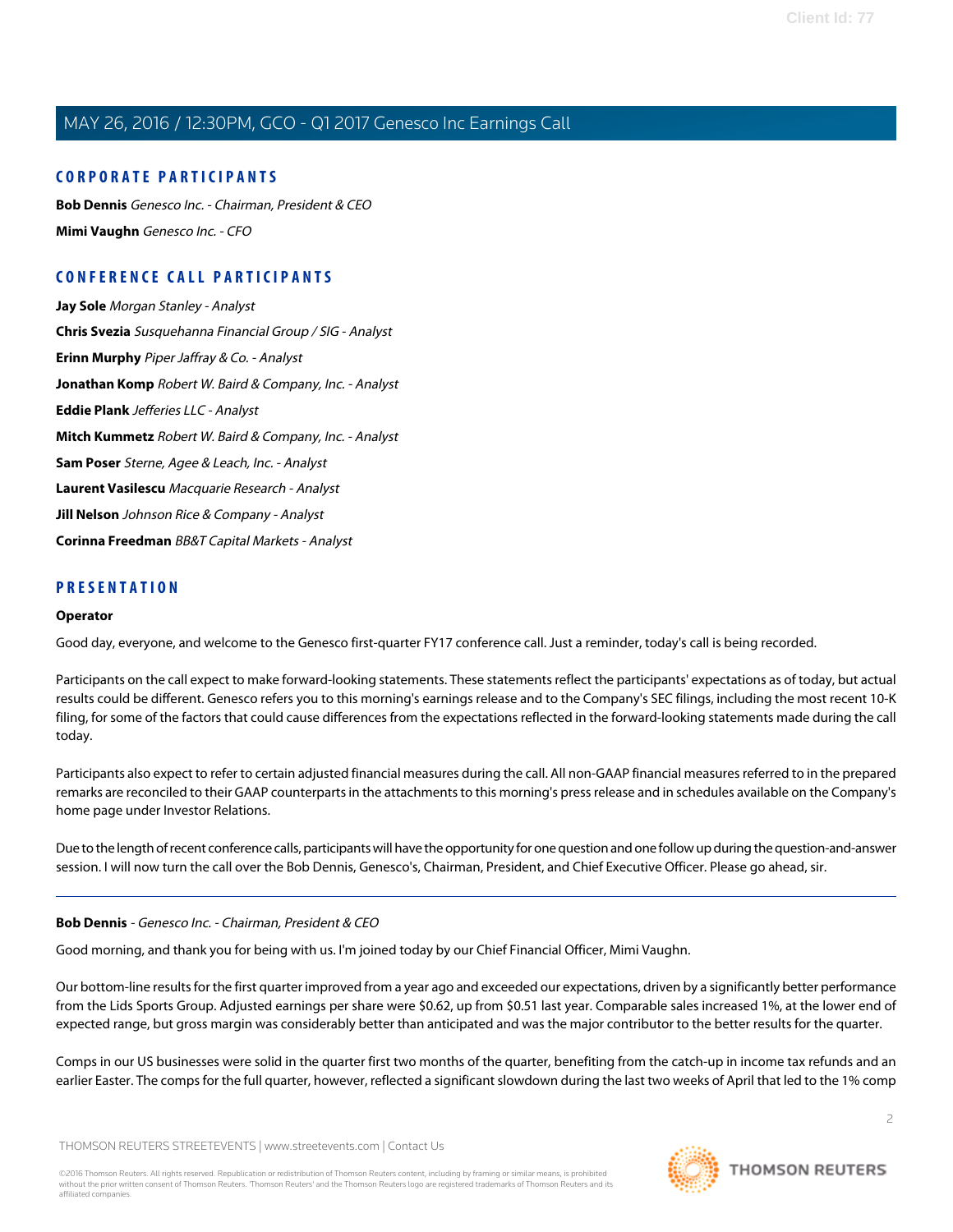overall. Over in the UK, the retail environment remained challenging throughout the quarter, particularly at the end, resulting in negative comps for our business there.

A major contributor to the improvement in first-quarter profitability was the significant swing at Lids, as we began to gain traction, turning that business around following multiple initiatives we executed during FY16. This included reducing Lids' retail inventories 25% by year end through heightened promotional activity that we ramped up throughout the year and especially intensified in the fourth quarter. This allowed us to start FY17 in a much cleaner inventory position to drive full-price selling and higher margins.

In addition, while sales in Q1 were challenged by the offset to Ohio State winning the College Football Championship last year, we benefited from a favorable NBA playoff lineup and a strong start to the baseball season. Beyond the benefits coming from clean inventory and fresh receipts, Lids' shipping and warehousing costs, which is part of reported gross margin, improved due to recent technology investments, warehouse consolidation, and other initiatives that have driven supply chain efficiencies.

I'd like to give a shout out to the entire Lids Team. This Team has worked hard and persevered through a very difficult year and a half to get the business back on solid footing, including the past three months when everyone carried additional weight as we transitioned to new Leadership. Thank you, and congratulations on a fine first quarter.

And I also want to welcome David Baxter to the Genesco family. David officially joins us next week as Chief Executive Officer of the Lids Sports Group. David has spent the majority of his career in key senior executive roles in the licensed sports industry, much of it with Adidas, where he helped develop and lead their substantial licensed business. His deep experience in the industry complements the core retailing strength of the current Lids Team in a way that is potentially very important, given the current dynamics in the licensed space, especially with regard to the professional leagues.

Turning to Journeys, comps in Q1 were a little below expectations, and profitability was in line with expectations but down year over year as planned. This was due in part to some factors unique to both periods, which Mimi will describe in more detail.

Journeys comps for the greater part of the quarter, through the Easter offset, were solid, but weakened in the last few weeks of April and in the beginning of Q2 given the cooler weather in much of the US. Despite this tough post-Easter trend, Journeys ended the quarter with a positive comp. Moreover, we continue to believe the business is very well-positioned to capitalize on the important back-to-school and holiday seasons, when most of Journeys' volume is done.

In the UK, Schuh felt comp pressure throughout the quarter, which resulted in comps being down 5%. The business battled an exceptionally sluggish retail environment that also affected many other UK retailers. Consumer demand in general was very promotionally driven amid weak consumer confidence.

The trend became significantly worse in the weeks following Easter, as traffic was down double digits and demand for seasonal footwear was dampened by colder weather. Nonetheless, the Schuh Team did a great job managing expenses under difficult circumstances to deliver operating results that, while down year over year, met expectations in spite of the comp shortfall. And with the improvement in weather, comps in the first three weeks of Q2 have turned positive.

Finally, Johnston & Murphy had another outstanding quarter, led by the strength of its product offering, which contributed to a notable increase in profitability.

Looking at the three weeks in the second quarter to date, comps for Genesco overall through Saturday, May 21, are up 1%, which is roughly in line with our expectations. The first two weeks showed a stronger trend versus the first quarter, but last week reflected an offset to Memorial Day, which was a week earlier last year.

So these numbers are not yet representative of the trend for the quarter. And just a reminder, sales and profit in the second quarter are our lowest of the year, as volumes for our largest businesses typically do not pick up until back-to-school begins.

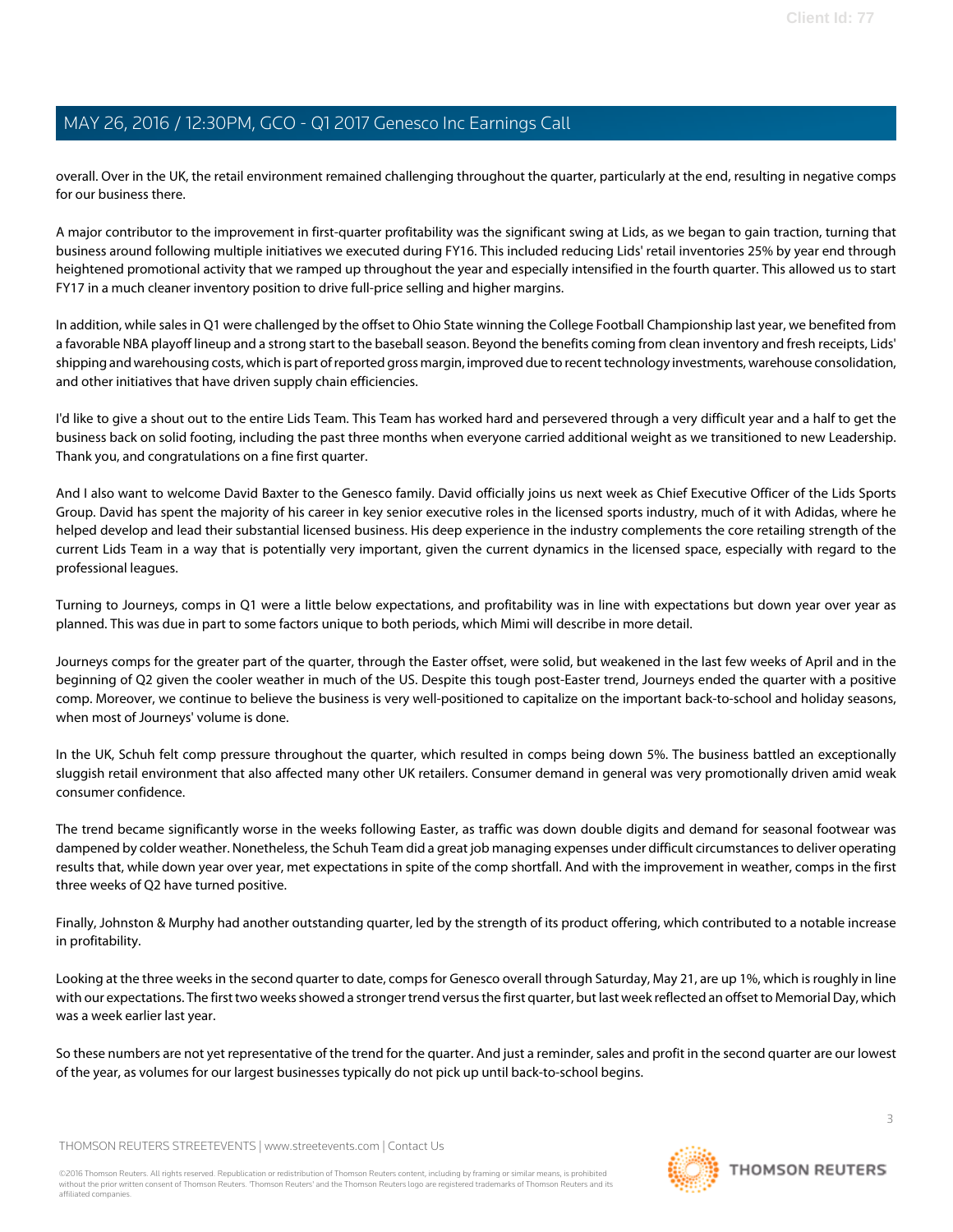With respect to the rest of the year, we are reiterating our guidance of adjusted earnings per share to range to \$4.80 and \$4.90, and Mimi will give further color on guidance in her remarks. And with that, let me turn the call over to her to go over the financials and guidance in greater detail.

#### <span id="page-3-0"></span>**Mimi Vaughn** - Genesco Inc. - CFO

Thank you, Bob. Good morning, everyone.

As a reminder, as usual, we have posted more detailed information online in our CFO commentary. For Q1, total sales decreased 2%, to \$649 million. Excluding Lids Team Sports from last the year sales, total sales would have increased for the quarter. Q1 sales included a 1% increase in consolidated comp sales, an increase in non-comp sales of approximately \$13 million, including 36 Little Burgundy stores we acquired, and a decrease of 2% in wholesale sales, not including Lids Team Sports.

As Bob mentioned, comps started the first quarter stronger than they finished. Sales weakened in the last weeks of April when the weather was unseasonably cold on both sides of the Atlantic, slowing sales of spring and summer footwear in particular.

By division, comps were up in all our US divisions, up 1% at Journeys, up 2% at Lids, and up 6% at Johnston & Murphy, but down 5% at Schuh. We had planned flat-to-negative comps for Lids, but clean inventory and the strength of NBA Basketball and MLB Baseball sales offset other team and promotional sales headwinds we had expected.

Consolidated store comps were up 1%, and consolidated direct comps were flat, out of step with the trend of double-digit increases we had been experiencing for the last several quarters, and putting direct as a percent of total retail sales at 8% for the quarter. Direct comps were negative in Lids and in Schuh for different reasons, offsetting gains in other divisions and causing the total Company average to be flat.

Last year in Q1, Lids had turned on its Locate system, which gave online access to an additional 50,000-plus SKUs from inventory located in stores, and coupled with promotional sales in connection with the inventory cleanup, helped drive a 62% direct comp. Last year's results also benefited from a surge of shipments from an order backlog created while the warehouse was closed for inventory at the end of Q4, an event we did not repeat this year.

Locate's sales were up this year in Q1, but not enough to comp positively against the promotional and order backlog sales from last year. Schuh's negative direct comps were due in part to a higher level of returns than usual after the January clearance period and weak website conversion following Easter.

Turning to the second quarter to date, for the total Company, comps through Saturday, May 21, were up 1%, with stores up 1% and direct up 2%. By division, total comps were down 1% at Journeys, down 1% at Lids, up 5% at Johnston & Murphy, and up 6% at Schuh. As Bob said, these three weeks of comps do not reflect the trend in the quarter since last week includes an offset to Memorial Day, which affected Journeys and Lids especially. The most dramatic swing, nonetheless, has been at Schuh, which is unaffected by Memorial Day, where comps have improved with the warmup in the weather.

Gross margin for Q1 improved 140 basis points, to 50.8%, and was better than expected due to better-than-expected results in several of our divisions, with Lids as the biggest contributor. Gross margin for Lids in total increased 560 basis points. The sale of Lids Team Sports, which was a lower-margin business, greatly aided this improvement, but the improvement in the remaining retail business was also strong, totaling 250 basis points.

This improvement exceeded our expectations due to three major reasons. First, selective price increases boosted initial margins. Second, since inventory entering the year was so clean, we did fewer promotions in the quarter. This, plus our strategy of taking markdowns earlier and more often, worked well and ended up requiring fewer markdown dollars.

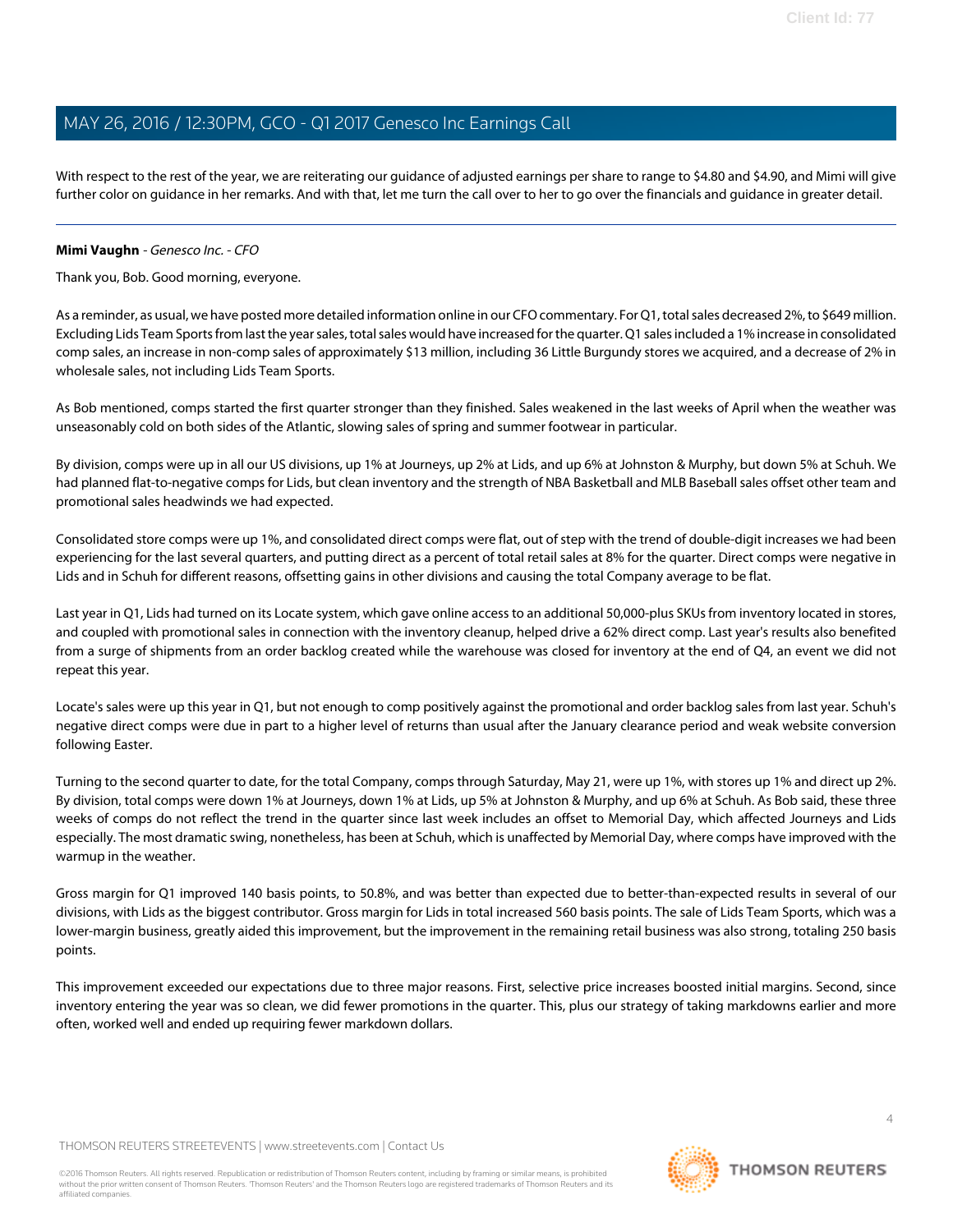Third, in Q1, Lids experienced a dramatic improvement over the prior-year in shipping the warehouse expense, which is included in our gross margin numbers, and which had been at an unusually high level last year. The biggest margin improvements were in businesses where the intensity of the promotional activity had been the greatest, in Lids e-commerce and in Locker Room.

Journeys gross margin, as we anticipated, was down 60 basis points in total. A Q1 last year, gross margin for Journeys was at record levels due to strong margins resulting from a favorable brand mix that we knew we would not repeat in Q1 this year. Additionally, due to the warmer winter, Journeys had higher markdowns on carryover product, which affected margins this year as well. Gross margin at Schuh and Licensed Brands was up in the quarter, despite top-line challenges for both.

Total adjusted SG&A expense increased 110 basis points, to 47.5% for the quarter. A major factor behind this increase was a sale of Lids Team Sports, since this business operated at a lower level of expense than our retail businesses. However, with the 1% comp, remaining operations deleverage due to rent expense from new stores and heavy renewals, bonus accruals, and higher selling salaries.

One other item that caused expense pressure, especially for Journeys and Lids, was increased credit card chargebacks in connection with the EMV liability shift from issuing banks to retailers. While we had expected some increase in chargebacks, the level was considerably greater than we had anticipated. We have instituted a number of new operational procedures in stores to combat fraud and are working to deploy the EMV technology at point of sale as quickly as possible, so we expect this be a negative factor for much of the year.

Finally, the stronger US dollar against the pound created foreign exchange headwinds to top line, but not the bottom line, since Schuh had losses in the quarter.

Even with lower sales, due to improved gross margin, adjusted operating income increased to \$21.5 million, from a little under \$20 million last year. Operating margin increased 30 basis points to 3.3%. First quarter adjusted EPS was \$0.62, or an increase of 22% over last year's \$0.51. We anticipated earnings would be down in the quarter when we began the year, so this was a good result.

Turning to the balance sheet, inventory was down 13% year over year on a sales decrease of 2%. Excluding Lids Team Sports, inventory was down 6%, with retail square footage up 3% and sales up 3%. Journeys inventory was extremely clean, and not including Little Burgundy, was down over last year's level. Including Little Burgundy, Journeys' inventory was up 3% on a square footage increase of 5% and a sales increase of 6%.

Schuh's inventory was up 1% on a square footage increase of 12% and sales decrease of 4%. Schuh's inventory was clean despite the sales shortfall in the quarter.

Lids' inventory was down 37% on a sales decrease of 13%. Part of the decrease was a result of the Lids Team Sports sale. Inventory for the remaining Lids business was down 24% on a square footage decrease of 2% and a sales increase of 1%.

Next, capital expenditures were \$17 million, and depreciation and amortization was \$19 million. We continued to be active repurchasers of our stock in the first quarter. In all, we repurchased approximately 1.1 million shares for roughly \$73 million, at an average price of \$66.75 per share.

Now, turning to guidance, while earnings in Q1 were better than expected and we bought back additional shares in, we are holding guidance of adjusted earnings per share for FY17 of a range of \$4.80 to \$4.90. This represents an increase of 12% to 14% over FY16. Our top line assumption is for sales to be down slightly for FY17, taking into account the Lids Team Sports sale, headwinds on sales from last year's Lids promotional activity, and the impact of a stronger dollar exchange rate.

We initially quided comps cautiously due to macroeconomic concerns that are currently playing out across our industry, and these concerns remain in play. Our assumption is for comps in the low single digits for most of our businesses, with consolidated comps of 1% to 2%.

We are planning on opening 132 new stores this year, heavily concentrated in the Journeys Group, especially during this Q. We expect gross margin to be up between 150 and 170 basis point in total. This is predicated on a sizable margin recovery at Lids of more than 500 basis points, some of which is a change in mix from the Lids Team Sports sale. The rest is a pickup from the lower level of promotions.

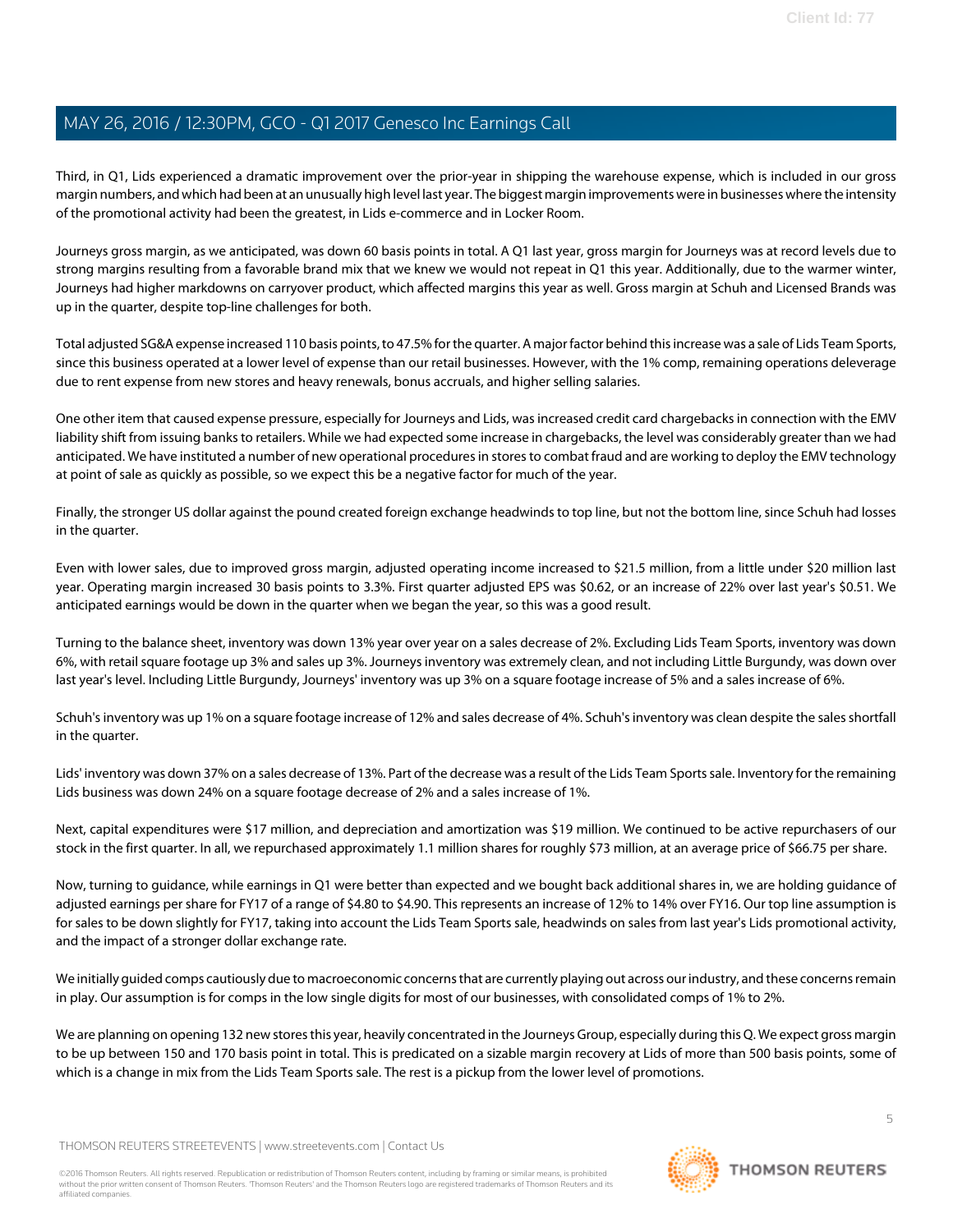We anticipate SG&A expense will deleverage 125 to 150 basis points due to higher bonus expense and deleverage of rent, selling salaries, and other expenses with a lower cost, plus higher expenses from minimum wage increases and new overtime requirements and a continued elevated level of chargebacks. We came off a year in which no bonuses were paid in Lids and Corporate, and therefore, bonuses related to improved profitability will be part of this deleverage.

We expect the strong dollar will remain a headwind and weigh down earnings by \$0.07 per share for the year, assuming exchange rates stay where they currently are. We expect positive impact from a legacy pension plan could offset much of this pressure. Lastly, the Schuh acquisition incentive payments are completed and are no longer a factor.

This all results in an operating margin that is up for the year, and our fiscal tax rate is expected be 36.9%. We are planning capital expenditures in the \$125-million to \$135-million range, which includes a planned expansion of the Journeys distribution center and is up over last year's level. Depreciation and amortization is estimated at \$79 million.

We are assuming average outstanding of 20.6 million for the year. This includes buybacks made in the first quarter, and no additional stock buybacks are included in this guidance.

While we have largely achieved the goal of working through last year's cash flow and the proceeds from the sale of Lids Team Sports, our Board has recently approved a new repurchase authorization of \$100 million, which we can use opportunistically going forward. This replaces the prior authorization, which had \$11 million remaining.

Now, I will turn the call back over to Bob.

#### **Bob Dennis** - Genesco Inc. - Chairman, President & CEO

Thanks, Mimi.

I'm going to provide an update on some of the main drivers of growth in each of our businesses in FY17, starting with Journeys.

While traffic has been challenging post-Easter, as we said, we believe it's largely weather- and calendar-driven and expect that as temperatures become more seasonable and we move through the Memorial Day offset, sales trends will improve. In fact, traffic in our northern regions of the country where it has been colder have been more affected than those regions in the south.

We were pleased to see ASP increases for Journeys in Q1, due largely to mix changes with the sale of higher-priced products. This is encouraging trend that not only helps top line, but helps operationally, as fewer payers are handled the system. Looking further ahead, we believe Journeys is well-positioned for back to school and holiday, given early read from demand and sellthroughs for fall and winter product that we will be selling back.

At the same time, Journeys is making progress on a number of initiatives to drive growth in its direct business. That includes supply chain investments to increase the speed of deliveries to customers, adding more web-exclusive product offerings, and increasing catalog and direct marketing to drive higher digital and store traffic.

Another exciting growth vehicle is Journeys Kidz. As a reminder, this concept has had positive comps for the past 13 years. We are aiming to build on this momentum by expanding the brand's footprint, and plan to open 45 new stores in FY17.

And we are excited about the addition of Little Burgundy, which provides a new platform by serving a slightly older customer in Canada, with a heavier weighting of female customers compared with Journeys. The business is off to a very good start this year, and we believe there are opportunities to build both Little Burgundy and our Journeys business in Canada through a sharing of best practices between our teams.

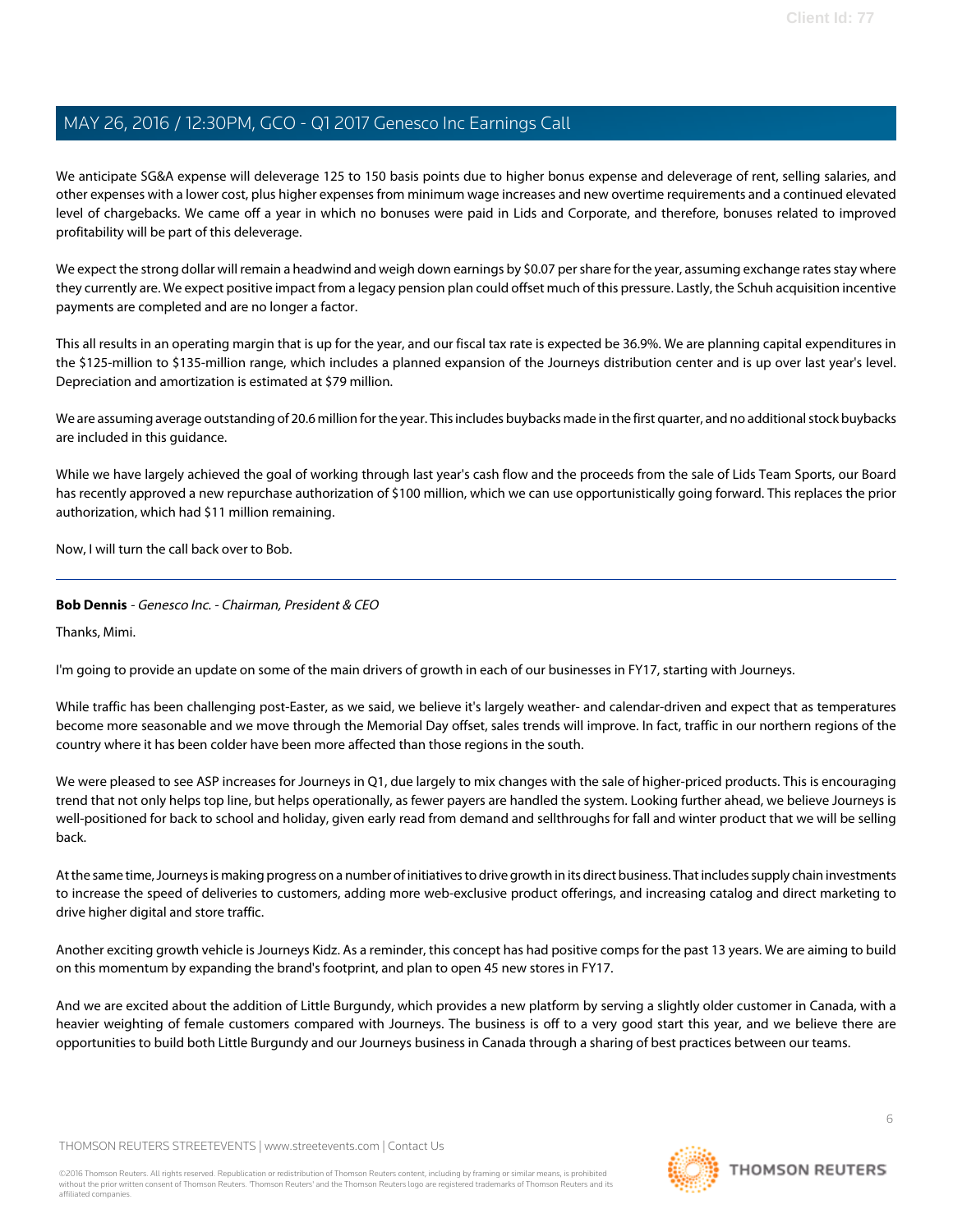At Schuh, as we mentioned, the weather has turned favorable in the second quarter, and sales have picked up. We'll have to see if this trend continues. But regardless, we believe it is prudent to remain cautious about Schuh's top-line opportunities in the near term, given the volatility we've experienced and then possible headwinds from the Brexit referendum in June, especially with respect to currency.

In the meantime, we are making progress working with vendors to deepen our relationships and capitalize the benefits of being part of the global Journeys brand to gain some more advantages, such as Journeys has achieved in the US. These actions, along with a more targeted promotional strategy, should accelerate growth and improve margins for Schuh is the year progresses. We are also moving ahead on our plan to open a handful of Schuh locations this year, including a third store in Germany.

Finally, I want to acknowledge the great job the Schuh Team has done in managing the business in a challenging operating environment. They were able to deliver roughly their planned bottom line in Q1 despite top-line challenges, and importantly, they did this while keeping inventories in line, which builds our confidence regarding the rest of the year.

Moving to Lids, it has been a solid start to the year. One call out is the Hat business, which delivered the strongest comp of all the Lids businesses in Q1, along with improved margins, fueled in part by a good start to the Major League Baseball season. That said, we will hit base headwinds in the Lids Sports Group overall in Q2 from the mix of unfavorable NHL teams in this year's playoffs compared with last year.

In the NBA, we surely prefer Golden State and Cleveland, but also believe we can do a fair amount of business in Toronto and Oklahoma if they make the finals. But make no mistake, Golden State and Cleveland are by far our preference.

Beyond the good start to the year, we are focused on the initiative we put in place to drive profitable growth. Lids will continue to benefit from the new merchandising practices and processes we have implemented to increase churns and better flow product into our stores and onto our websites.

The strategy of taking markdowns earlier and more frequently in the season has helped not only gross margin, but has also freed up open-to-buy dollars to better chase hot product and drive comps. This, coupled with new metrics to continuously monitor inventory freshness, will help ensure that we don't get into a position like last year that required extraordinary efforts to right size inventory levels.

In addition to the merchandising initiatives, we believe the business will soon get a boost from the recent launch of the hybrid software platform. This new front end for Lids.com, which has successfully been going live in stages over the past few weeks, will give us meaningful improvements in navigation, presentation, and customer interaction, and we expect it will drive much better conversion on our websites.

Next, at Johnston & Murphy, the year is off to an excellent start, and great product continues to drive the business following a strong year last year. The current performance is being led by J&M's expanded offering of casual and sports casual footwear, along with brand's growing apparel collection and women's line. We are seeing particular strength in our own J&M stores, especially full-line locations, which is a great sign of brand health given the current retail environment. But even in department stores, where traffic trends have been challenging, our wholesale customers have been seeing strong sellthroughs.

And finally, our Licensed Brands division had a tough first quarter, reflecting the recent performance of many of our key accounts in the department store and national chain channels. A bright spot we are excited about is the relaunch of Bass footwear through a newly acquired license.

While we delivered some new product in spring, we are using the great heritage of the brand and its iconic silhouette like The Weejun to do a major launch for fall. We are really pleased with the traction we have been making in the marketplace that served not only legacy Bass customers, but also those retailers that can introduce the brand to the millennial customer who may be less familiar with it.

So in closing, I would like to thank the entire Genesco Team for delivering a solid start to the year, especially in light of the challenges facing most of retail over the past few months. It was great to see Lids contribute meaningfully once again to the over results, and while our enthusiasm is being tempered by external factors, we feel good about the strong strategic positioning of each of our businesses and confident in our ability to capitalize on many long-term opportunities that lie ahead.

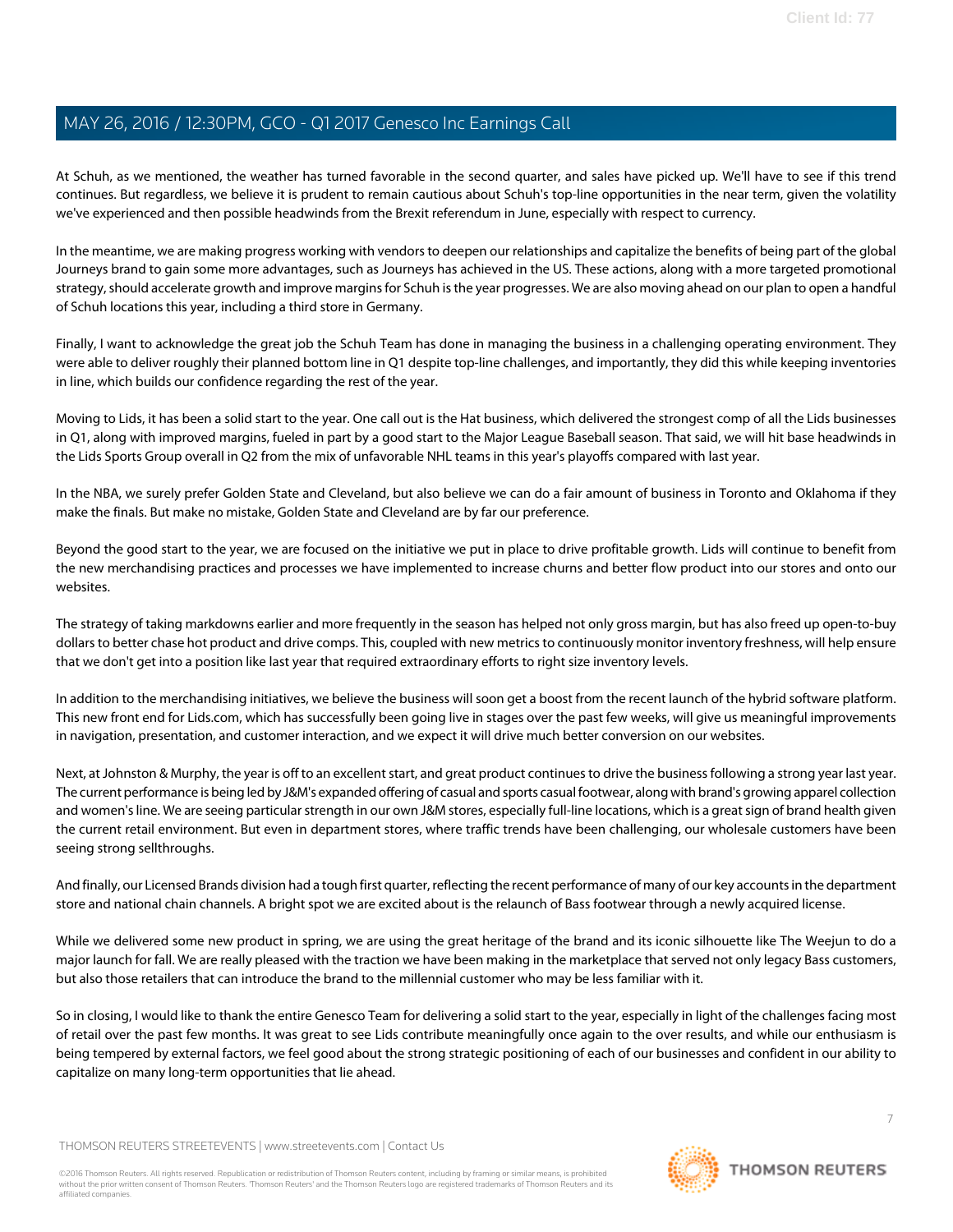So Operator, we are now ready to take questions. So that this doesn't take until dinnertime, we're going to ask that you limit yourselves to one question, and then only if necessary, one follow up.

Thank you for doing that.

## **QUESTIONS AND ANSWERS**

#### **Operator**

(Operator Instructions)

<span id="page-7-0"></span>Jay Sole, Morgan Stanley.

#### **Jay Sole** - Morgan Stanley - Analyst

Hi, good morning. Bob, you mentioned this is a time of industry transition in the Lids business. Can you just talk more about that, explain what opportunities that might present for Lids?

And then my second question is just about balance sheet capacity for more buybacks if you do choose to opportunistically buy back some shares going forward. Thank you.

#### **Bob Dennis** - Genesco Inc. - Chairman, President & CEO

As we said, we think bringing in Dave Baxter is terrific for what we think is a landscape that continues to shift in licensed sports. Start with the fact that we think we have a very strong strategic position as the largest omni-channel retailer of licensed sports gear. We're making all the investments to continue to drive that as the leader in the category with Locate [hybrid's auto] store. And we've addressed the need to be faster as merchandisers, and so we think that leads to additional opportunities down the road.

Then if you look industry, the definition of retail channels is shifting a little bit. All the [leads] are taking a good look at that, as well as the vendors, and they seem to be more committed than ever to cleaning up retail, especially online retail, and that all plays to our advantage. And obviously, we would like to have a seat at the table to somehow influence a little bit of it of how that happens.

Increasingly, there are select vertical rights that might be available to us. That generally comes at a price, but we're surely going to consider it. We're doing a lot in customization, which again requires collaboration with the leagues. So as an example, you can get -- I forget how many players we now have, but you can now get the autograph of a player custom embroidered on a hat, and it's a great offer for the customers. It's a great margin for us. Obviously, that's something that we do in collaboration with the leagues and the player associations.

We're doing a similar thing with colleges now, Jay. We're taking some of the trademarks they have and setting up the ability to embroider that. So think of an Alabama had with Roll Tide. And so there's lots of things happening in the space, and we think the more that we are in constant conversation with all of our partners and really thinking through how we fit into that whole landscape, the better off we are.

On the balance sheet question, I'll start. I'll hand it to Mimi. As you know, we won't sit on cash. And so the last round of buybacks was related to the cash we generated last year, the sale of Lids Team Sports. The liquidation of a lot of the inventory at Lids also added cash. We consider a lot of uses for cash, but what we won't do is we won't sit on it for a long time.

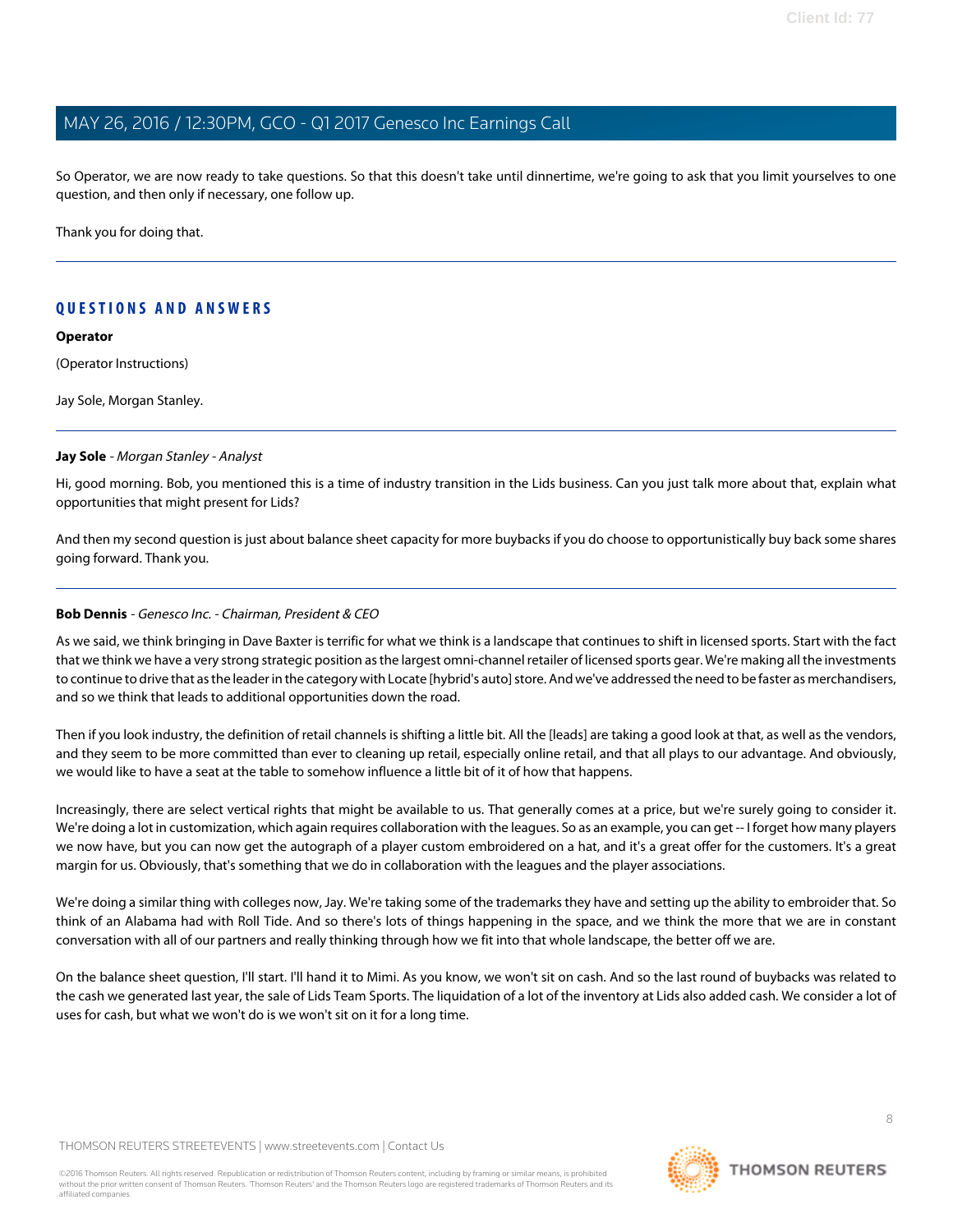And the acquisition environment, while we've looked at a lot of stuff, we just have been, we think, prudent and discriminating in what we would do, so that led us to buy our shares as the best alternative. So we're prepared on a go-forward to continue down that track. We're not going to lever up the Company dramatically in order to continue to that track, though.

So we're going to be examining what our cash flows look to be in the coming years. As you know, we generate all of our cash in fourth quarter, so the closer we get fourth quarter, the more we start thinking about the fact that we have another cash balance coming our way. With that, I'll pass it to Mimi.

#### **Mimi Vaughn** - Genesco Inc. - CFO

Jay, we've been very opportunistic about buying our stock, and we go in and buy when we think pricing levels are appropriate. And if that opportunity presents itself this year, we have a \$400-million line, and we have no US borrowings currently. Of course, our peak working capital needs happen in the third quarter, and even with that, we would have availability to buy back in advance of generating this year's cash flow if we chose to do so. And so if the opportunity presents itself and we feel like it is the right thing to do, we would have the capacity to do that.

#### **Operator**

Pam Quintiliano, SunTrust.

#### **Bob Dennis** - Genesco Inc. - Chairman, President & CEO

Let's move on.

#### <span id="page-8-0"></span>**Operator**

Chris Svezia, Susquehanna Financial Group.

### **Chris Svezia** - Susquehanna Financial Group / SIG - Analyst

Hi, good morning. Thanks for taking my questions. Bob, just for you, just going back to Schuh for a second, I know in the past you made some comments about how there's some brand separation between what's going on in the US and in the UK.

How much of what you're seeing is just strictly really the weather, and how much is really better alignment of brands or better traction key brands? Just maybe talk about the sustainability of seeing comp improvement at Schuh.

And then just lastly, Mimi, for you, just on the gross margin, slight uptick in terms of the improvement relative to your previous guidance. Any color about the cadence and how we think about it through the year? Most of the improvement is probably Q4? Is that fair to say?

#### **Bob Dennis** - Genesco Inc. - Chairman, President & CEO

So on Schuh, it's a little bit of everything. Traffic, which we measure, was down, and then by the end of the quarter, down significantly. As you probably know, Chris, a lot of UK retailers released some pretty tough results, so we're not alone on the high street in terms of suffering from traffic.

There was some divergence in certain brands in terms of their demands profile here versus over there, and that hasn't changed a lot. Obviously, what the Schuh guys have done is adjusted the assortment to reflect the demand patterns. So that's less a factor now than it was because they've

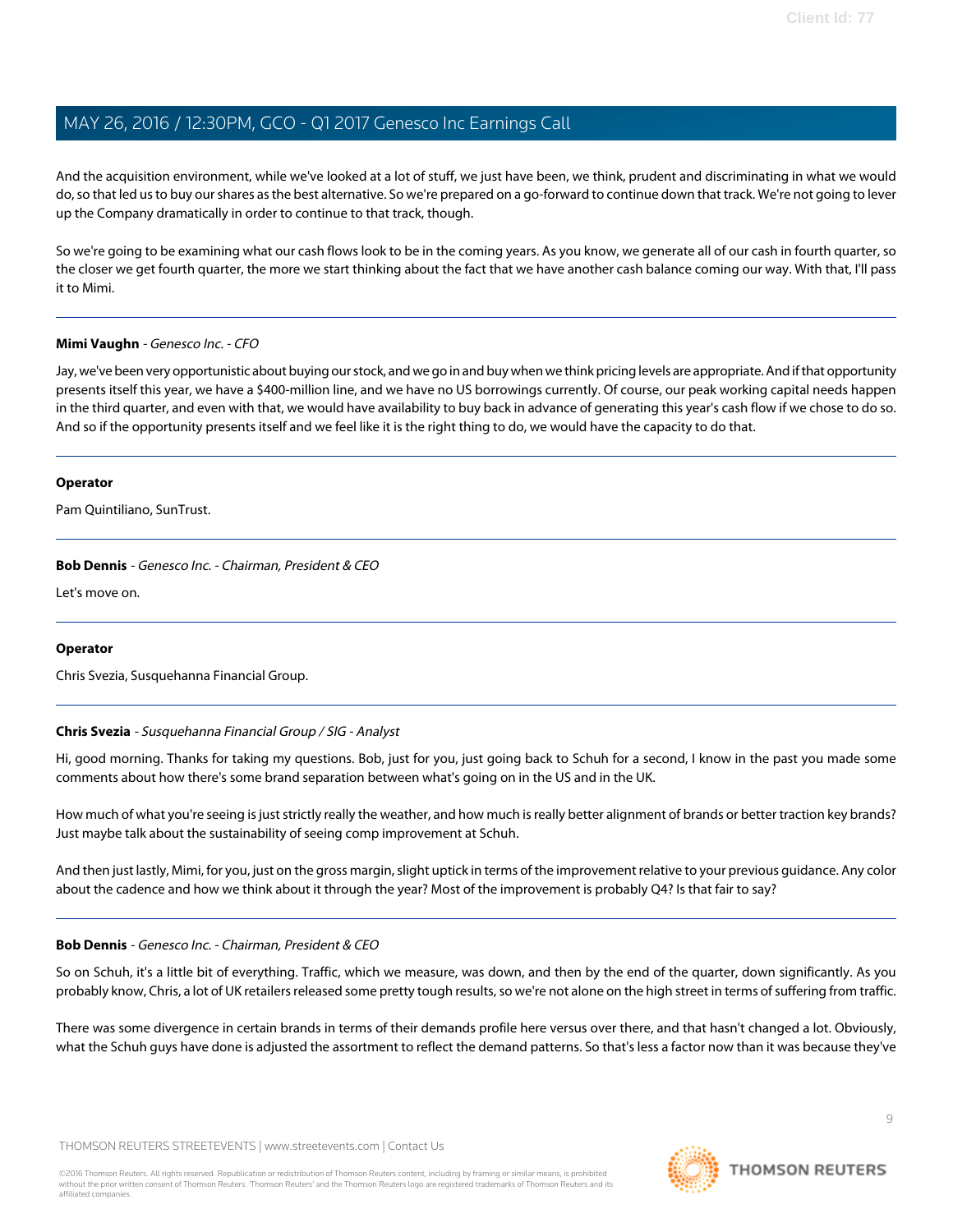make those adjustments. Obviously, what they're hustling to do is to find the brands that will replace the ones that softened up, and they're having some success doing that.

But the traffic patterns have been not our friend, and obviously, when traffic and sales get soft, then the promotional environment that you are surrounded with also becomes a little bit challenging. So that's the best I can describe for you right now. We're cautious, as we said, both because of the volatility, but also the referendum in June is creating a lot of angst. And if nothing else, even if it doesn't ding consumer confidence, depending on the outcome, it could hit currency, and that would matter to us.

#### **Mimi Vaughn** - Genesco Inc. - CFO

So Chris, we were pleased with where we came out on gross margins, and gross margins for Lids in particular were stronger than we had anticipated in the first quarter. So we're going to wait to see.

Some of that was caused by some one-time of the things. We took some price increases. We're going to have to see if those hold throughout the year. We had some pretty high expenses in our warehouse last year, which improved significantly and gave us the upside for Q1.

As we think through the course of the rest of the year, the gross margin improvements won't be as strong in the second quarter, but then we expect that in the third, and in the fourth quarter in particular, that gross margin will pick up. And that really mirrors what happened last year where we promoted in Lids through most of the year, but the intensity increased pretty significantly in the third, and then very significantly the fourth quarter.

So a little less pickup next quarter. A lot more in the third quarter, and then more than that in the fourth.

#### **Operator**

Pam Quintiliano, SunTrust.

#### **Unidentified Participant** - - Analyst

Hi, this is Dave in for Pam. Sorry about the earlier. Thanks for taking the question. Looking domestically, can you talk about the health of your core Journeys and Lids consumers in terms of the macro factors impacting your comp guidance and the trends that are benefiting them?

Also, others have said that consumers are spending on experiences that are -- [instead of apparel]. What your thoughts, and how are you are addressing that?

#### **Bob Dennis** - Genesco Inc. - Chairman, President & CEO

Look, we are not thinking about the consumer much differently than most other people are. The data shows that the spending is decent from the consumer, but it's not in our categories. People are spending on eating out.

#### **Mimi Vaughn** - Genesco Inc. - CFO

Home.

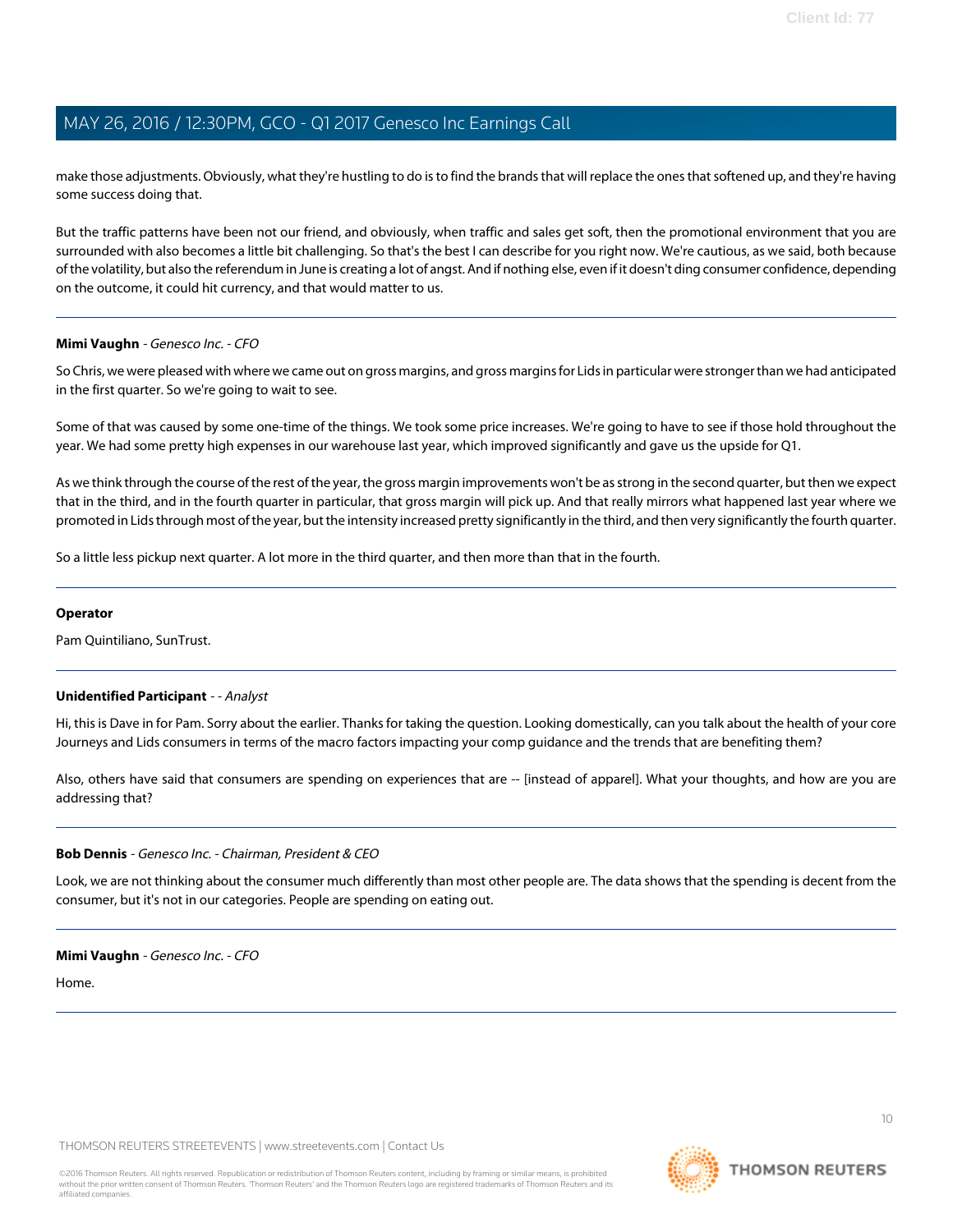#### **Bob Dennis** - Genesco Inc. - Chairman, President & CEO

Home is doing well. The mall is not doing well. And so we are building our comp assumptions around continuation of the same. Our guidance for the year is built off of 1% --

#### **Mimi Vaughn** - Genesco Inc. - CFO

1% to 2%

#### **Bob Dennis** - Genesco Inc. - Chairman, President & CEO

1% to 2%, so that's pretty much says it.

#### **Operator**

<span id="page-10-0"></span>Erinn Murphy, Piper Jaffray

#### **Erinn Murphy** - Piper Jaffray & Co. - Analyst

Maybe going back, Mimi, to you on the guidance. I think last time you spoke to us, you did speak about EPS growth in the half being down and then clearly picking up strongly in the second half. Obviously, gross margin much better.

You alluded to that and an earlier response, that it would be down -- or excuse me -- it's up to a lesser extent in Q2. So just maybe help us think about on a EPS basis, just the cadence that you feel comfortable with from a second-quarter perspective versus the second half, where it seems like gross margin picks back up to the level that we just saw on that first quarter.

#### **Bob Dennis** - Genesco Inc. - Chairman, President & CEO

Erinn, I'll start, and then I'll hand it to Mimi. Obviously, we had a really nice first quarter. And the natural question is, does that inform us that we can do the same throughout the rest of the year. Our guidance suggests that we are not there yet.

And what that relates to is additional things that we've seen on the expense side that we think are potential headwinds. And the two big categories for that are labor and then some of the battles we're having with fraud in our stores. And as you know, with the EMV conversion, many, many retailers have been challenged by that, and so we are not alone, But we are building in a little more cushion there into our guidance that is pretty much spread out over the year as a percent of sales

#### **Mimi Vaughn** - Genesco Inc. - CFO

Yes, and just to build on what Bob just said, the percent of sales is largest in the back half of our year, and so the fourth quarter is impacted by those expenses to the largest extent. But Erinn, if you look at our earnings pattern last year, we had over 80% of our earnings in the third and fourth quarter last year, and we would expect the same from this year.

In fact, the second quarter is our lowest quarter from an earnings point of view, and so it's really important for us to be able to deliver on the third and the fourth quarter. So, we still remain cautious about our outlook on the second quarter, especially because it is such a low earnings quarter, and any additional expenses tend to add to the deleverage of that quarter; but then we are able to pick up ground in the third and fourth quarter. So I think that would be the way that we would think about it.

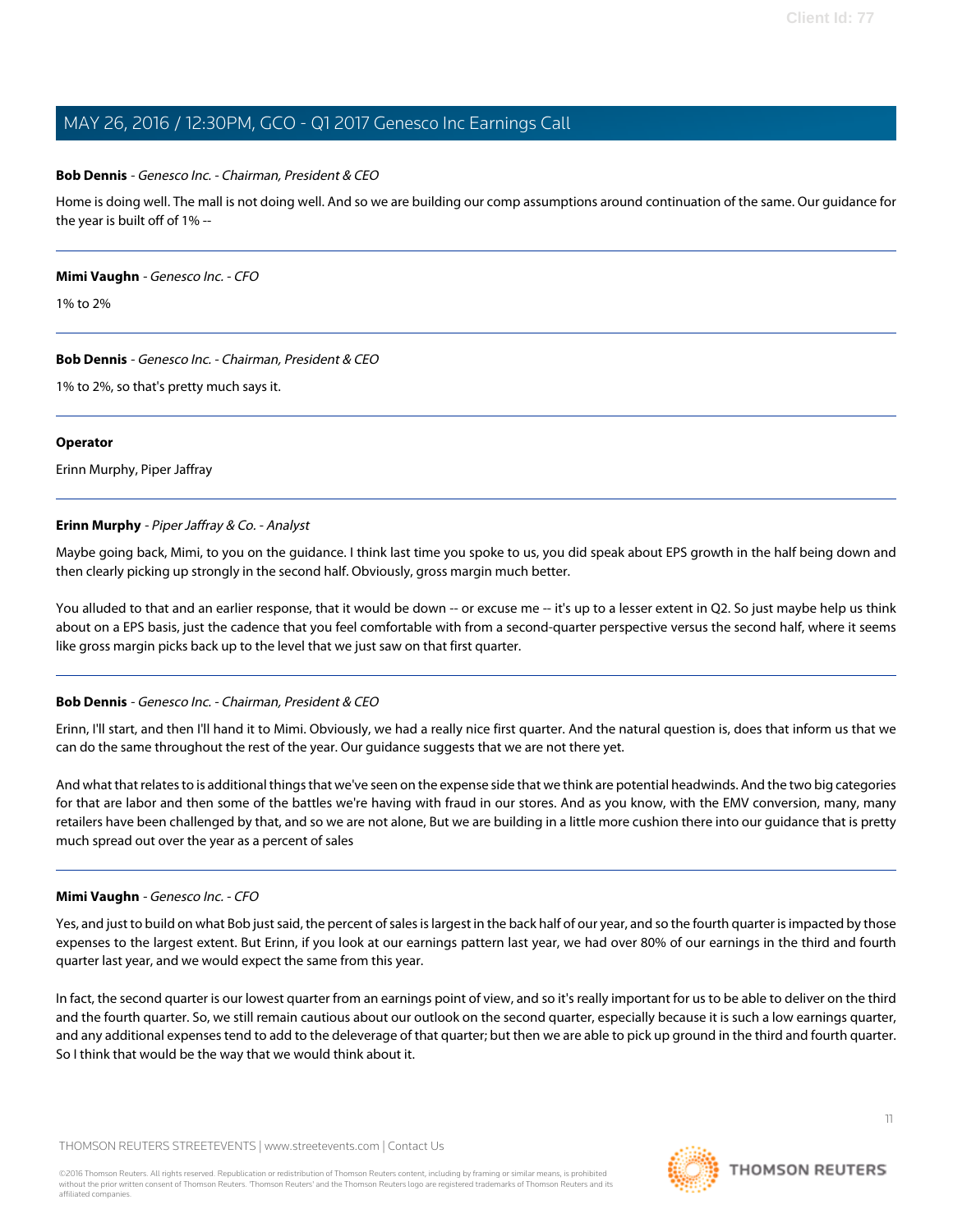#### **Erinn Murphy** - Piper Jaffray & Co. - Analyst

Okay, so just if I'm hearing you right, clearly still some benefit on the gross margin side in Q2, maybe not to the same extent given some of the one-time or nuances in Q1, but the deleverage because it's a small quarter on the top line just in general, maybe offset that in the second quarter, and then you pick it back up.

#### **Mimi Vaughn** - Genesco Inc. - CFO

Yes, I think that would be the right way to think about it. We do expect SG&A to deleverage throughout the course of the quarter, in part because of the Lids Team Sports. It's not part of mix anymore. And so just naturally speaking, the level of expenses goes up, and then these additional expenses that we've discussed will impact the third and fourth quarters. So that's the offset, in part, to gross margin.

#### **Operator**

<span id="page-11-0"></span>Jonathan Komp, Robert W. Baird.

#### **Jonathan Komp** - Robert W. Baird & Company, Inc. - Analyst

Hi. If I could ask -- I'm just focusing on Lids -- maybe a bigger picture question about margin opportunity, and I know a lot of noise last year for a number of different reasons. But when I look at the margin performance of that business relative to FY15, first quarter still down little bit, and I think expected down on that basis for the full year relative to that FY15 number, even though you've sold the Team Sports business, which was lower margin. So any way to just conceptually frame up that opportunity to get back towards the -- I think for the year end 2015, it was a 5.4% margin business, but how are you thinking about some of the puts and takes?

### **Bob Dennis** - Genesco Inc. - Chairman, President & CEO

This is Bob. I'll start more qualitatively. Last year in particular, anybody who's been around retail knows that when it rains it pours, and you get a domino effect on bad things. So the inventory situation hit expenses as hard as it hit gross margin, as we had to handle that many more goods, et cetera, et cetera.

And where we are now is we have a merchant team operating with great discipline. They're flowing goods more thoughtfully against demand, and more of a key item focus. We have a better markdown cadence. We think that all plays in our favor.

In the stores, we're now using Shop Attract, and we've really proved that even in the headwear stores, they look like they're self-service oriented. We've proven that in fact product is sold, not bought, and that staffing to demand and selling skills really matter, so we're focused a lot on that.

In the warehouse, we're now running with AutoStore, which is robotic picking, and that has taken an enormous amount of labor which was already too high last year, because we had so many returns from stores to try and clear goods on the web. When we were clearing a lot of goods on the web, we ended up spending a lot of money on shipping because we had bulk buyers that came in, that were shipped out of multiple sites, so we were eating a lot of freight.

And so I'm just giving you the rundown on all the things that it's the opposite of the when it rains it pours, so when it finally stops raining, there's lots of things that can improve. And so that's part of what contributed to the improvement that we saw in the first quarter.

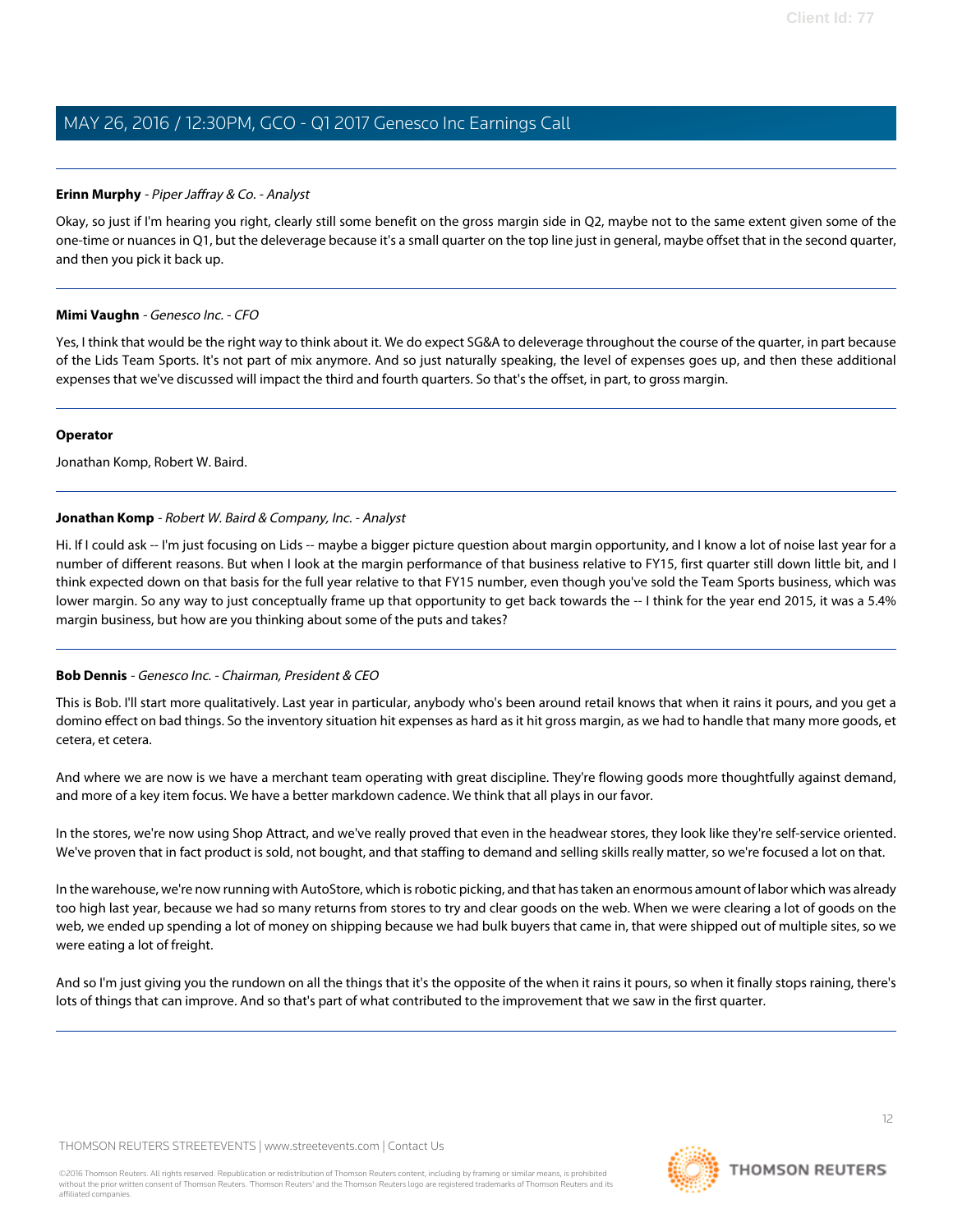#### **Mimi Vaughn** - Genesco Inc. - CFO

And John, I think it's important to remember that our bonus program is pretty leveraged, and so last year didn't have any bonus expense. This year, we do have fairly significant bonus expense, not only from the sale of Lids Team Sports, but also from the improvement in operations.

And so when you look back to FY15, the way we thought about it, it's going to take more than a year. It's probably going to take a couple of years for us to be able to get back to those levels because of that bonus deleverage. The way that our bonus program works is that you actually to improve over the prior year's results in order to get additional bonus, and so unless the business improves, then that bonus amount flows back into operating earnings. And so, we can expect a couple years worth of pick-up in Lids bottom-line margins to be able to get back to 2015's level.

#### **Jonathan Komp** - Robert W. Baird & Company, Inc. - Analyst

Okay, very helpful. And maybe just sticking on Lids, a shorter-term question, any comments on what you're seeing throughout the industry for that business? And related to that, do you think there will be any short-term impacts from the Sports Authority? I know they have, it looks like maybe a little bit of a fan shop business, but any short-term impact you're expecting from some of that volatility?

#### **Bob Dennis** - Genesco Inc. - Chairman, President & CEO

We're not expecting a whole lot from Sports Authority. We think that what's going to continue to happen in this industry, which was our investment thesis when we went to Locker Room business, we expect further consolidation. We expect to be a participant in that over time, and we think that, that helps the industry.

#### **Operator**

<span id="page-12-0"></span>Eddie Plank, Jefferies.

### **Eddie Plank** - Jefferies LLC - Analyst

Hi, good morning, guys. Thanks for taking the question. Two quick ones. On the Lids gross margin, was the elimination of the wholesale business better than you expected? I think last quarter, you implied some pick-up, but it seems maybe the magnitude was little higher.

And then a quick follow up. How are you thinking -- you didn't comment on Macy's at all today, Bob. I'm just wondering how you guys are thinking about the profitability opportunity there? And any update on how you feel about shop locations within the Macy's boxes right now.

#### **Bob Dennis** - Genesco Inc. - Chairman, President & CEO

We will take those backwards. I'll do Macy's. At Macy's, right now, with our partner, we are focused on profit improvement. We are not currently focused on growth this year. We are both ambitious to continue to get back on a growth track when we've got full proof of concept.

So right now, we're acting what we've learned over the past two years -- what markets work, what locations within stores work, what's the merchandising mix that works? What are the promotional patterns? Obviously, Macy's has a unique promotional environment, so how do we play most effectively in that world? We are testing models with much more flexible labor, which was always the plan. And then operationally -- and there's just a lot of things operationally we need to get in sync along with our partner.

So this year, we might make a little, lose little. It's going to be in the neighborhood of breakeven probably. This is a business that will take some time to get right, and just like a lot of our successful businesses, you go through and investment period before you find the groove. And so that's where we are right now with Macy's.

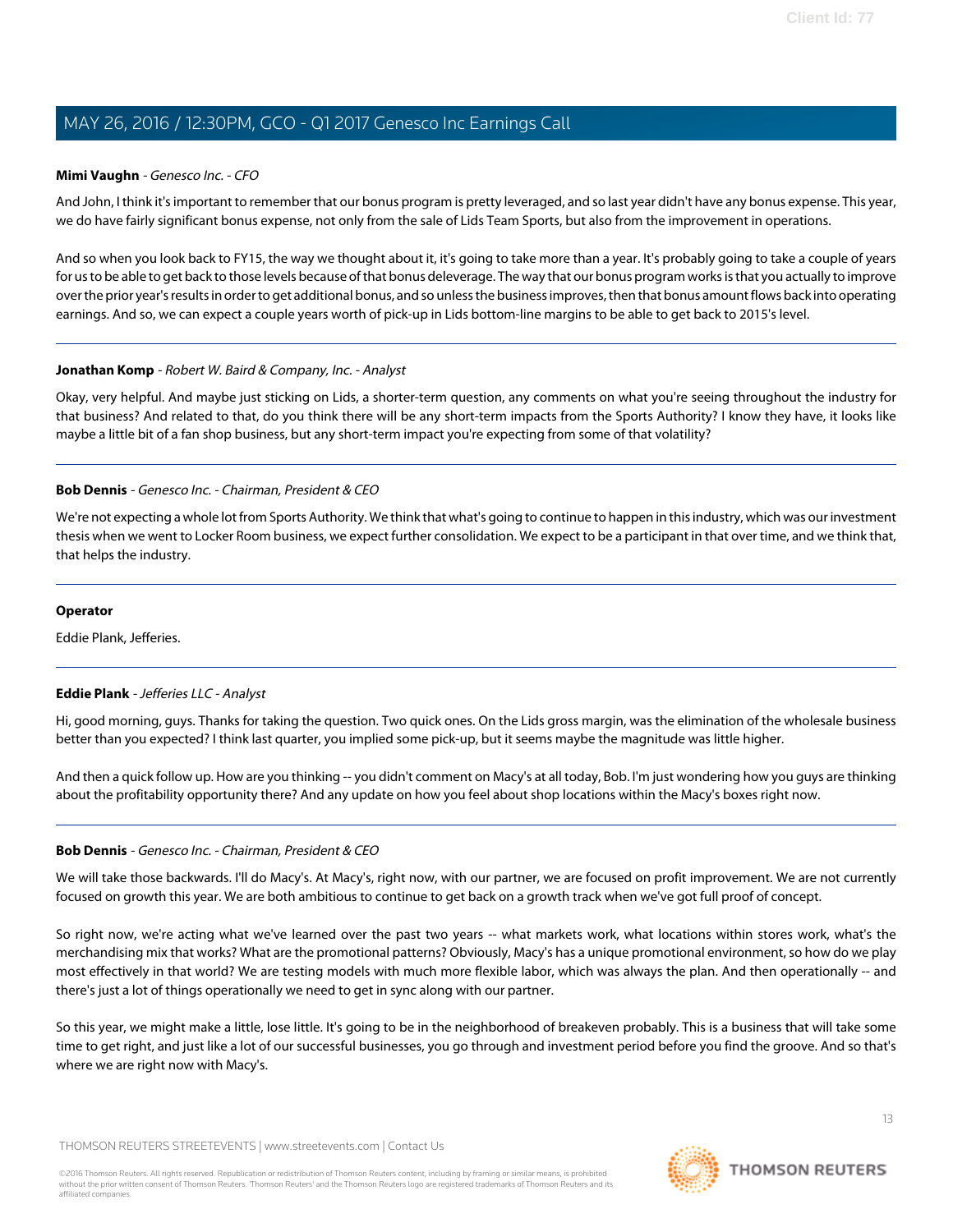#### **Mimi Vaughn** - Genesco Inc. - CFO

On gross margins -- so you have to think about the Lids Team Sports business. I wouldn't say it was a wholesale business, but it mirrored the economics of a wholesale business. So if you think about it, the gross margin was lower, and also, the level of expenses was lower.

When you take out the Lids Team Sports business, just naturally speaking because of the mix of businesses, the Lids margin will go up. So we anticipated that the Lids margin would go up in the quarter, but where we gained additional benefit was in the pickup in the remaining retail business.

If you look at the overall pickup of 560 basis points, about half of that came from removing the Team Sports business. The other part came from the pickup in the retail business' gross margin because of all of those factors that we've described. Some of those we think were unique to the first quarter. We're going to have to see whether or not those continue, but we will improve on gross margin as we anniversary the heavy promotional activity in the back part of the year.

#### **Operator**

<span id="page-13-0"></span>Mitch Kummetz, B. Riley.

#### **Mitch Kummetz** - Robert W. Baird & Company, Inc. - Analyst

Thanks for taking my questions. Bob, I know you don't like talking about brands and trends, but clearly, there is brand that is trending very well right now that does have some pretty broad mall-based distribution. And I'm just curious if there's any way you can speak to the product availability that you're getting or any changes in the competitive landscape that you might be seeing as result of that?

### **Bob Dennis** - Genesco Inc. - Chairman, President & CEO

With every brand that gains a lot of momentum, we chase it hard. And as is almost always the case, when a brand gets strong momentum, it's usually a chase environment. We feel like Journeys is always in a pretty strong position to chase because of their size and their relationships, so we feel pretty good about our ability to compete.

### **Mitch Kummetz** - Robert W. Baird & Company, Inc. - Analyst

Okay. And then Mimi, just on the margins at Lids and the Team Sports sale, so you said it was 310 basis points of gross margin benefit in the quarter, and then I think in your CFO commentary, you talked about 50 basis points of SG&A deleverage in the quarter, and I think you attributed that primarily to the Team Sports sale.

So are those the numbers that we should be thinking about terms of the run rate of the impact on Team Sports, the sale, like in the 300-basis point range on gross margin and 50 basis points of deleverage? Is that how we should be thinking about that over the balance of the year?

#### **Mimi Vaughn** - Genesco Inc. - CFO

I think that, that wouldn't be a bad number to use for the balance of the year. The Team Sports business tended to be heavier weightings in a second and the third quarters, and so their level contribution ended up picking up somewhat in those quarters and then weren't much of a factor in the fourth quarter so I'd spread it out in that way.

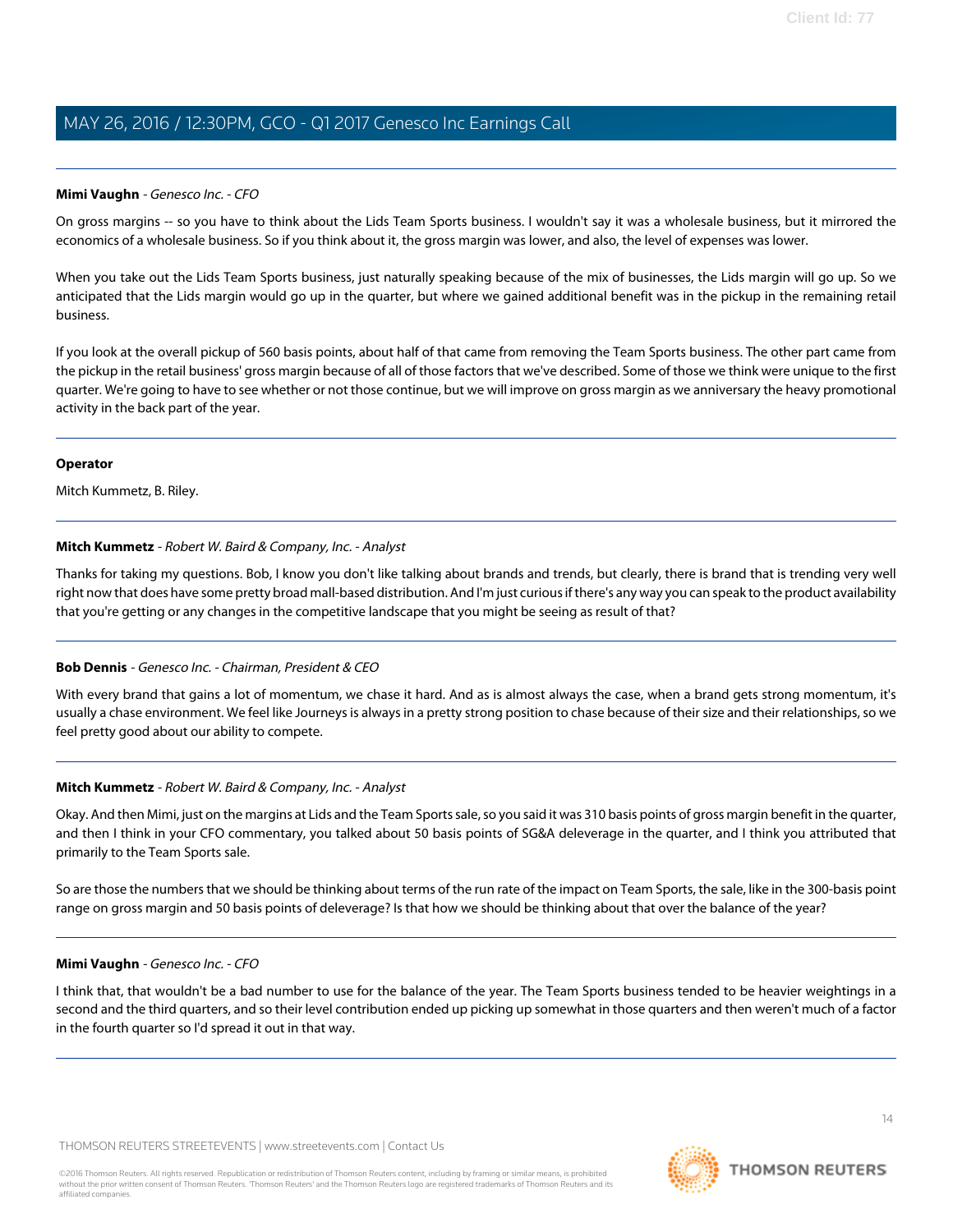### **Operator**

Sam Poser, Sterne, Agee & Leach.

### <span id="page-14-0"></span>**Sam Poser** - Sterne, Agee & Leach, Inc. - Analyst

Thank you very much. Good morning. I just wanted to follow up. You commented that the Lids hat business was what did quite well in the quarter. Can you give us some idea of the variance between the hat comps in the Locker Room comps in the quarter to like --

### **Bob Dennis** - Genesco Inc. - Chairman, President & CEO

No, were not going to break out comps --

### **Sam Poser** - Sterne, Agee & Leach, Inc. - Analyst

No, just the difference between them. Like the Lids business comp was 20 basis points better than the other. Just to give us some idea, because you did mention the hat business being better, and I wondered to like to what degree was it better than the Locker Room business.

# **Bob Dennis** - Genesco Inc. - Chairman, President & CEO

A little bit better.

### **Sam Poser** - Sterne, Agee & Leach, Inc. - Analyst

And at what point -- you've made all the changes here to the Locker Room business now. You've cleaned up the inventory, which is great. Inventory is way down there. At what point -- how long is it going to take -- you used the word proof of concepts -- when you get a read and know -- okay, we feel good about this now that we've changed the way we are attacking and everything else, for the Locker Room concept by itself.

### **Bob Dennis** - Genesco Inc. - Chairman, President & CEO

The proof of concept was a specifically made reference to Macy's. Sam, right now, we will -- as you know, we have a new CEO starting next week, so when David gets in the chair, one of the very important things to do is for him to get really engaged with the teams, to look at what the trends are, and to start to form his own opinions; bringing to the table his unique insights, being a career industry guide, on what we need to do in order to get this thing humming -- get the Locker Room business humming the way we want.

And so the work that he does in the first months that he is here will help inform that question. So Ill beg your patience, and let's give Dave a little time to get his feet underneath him in the Lids world, and then we'll come back to you.

### **Operator**

Laurent Vasilescu, Macquarie Capital.

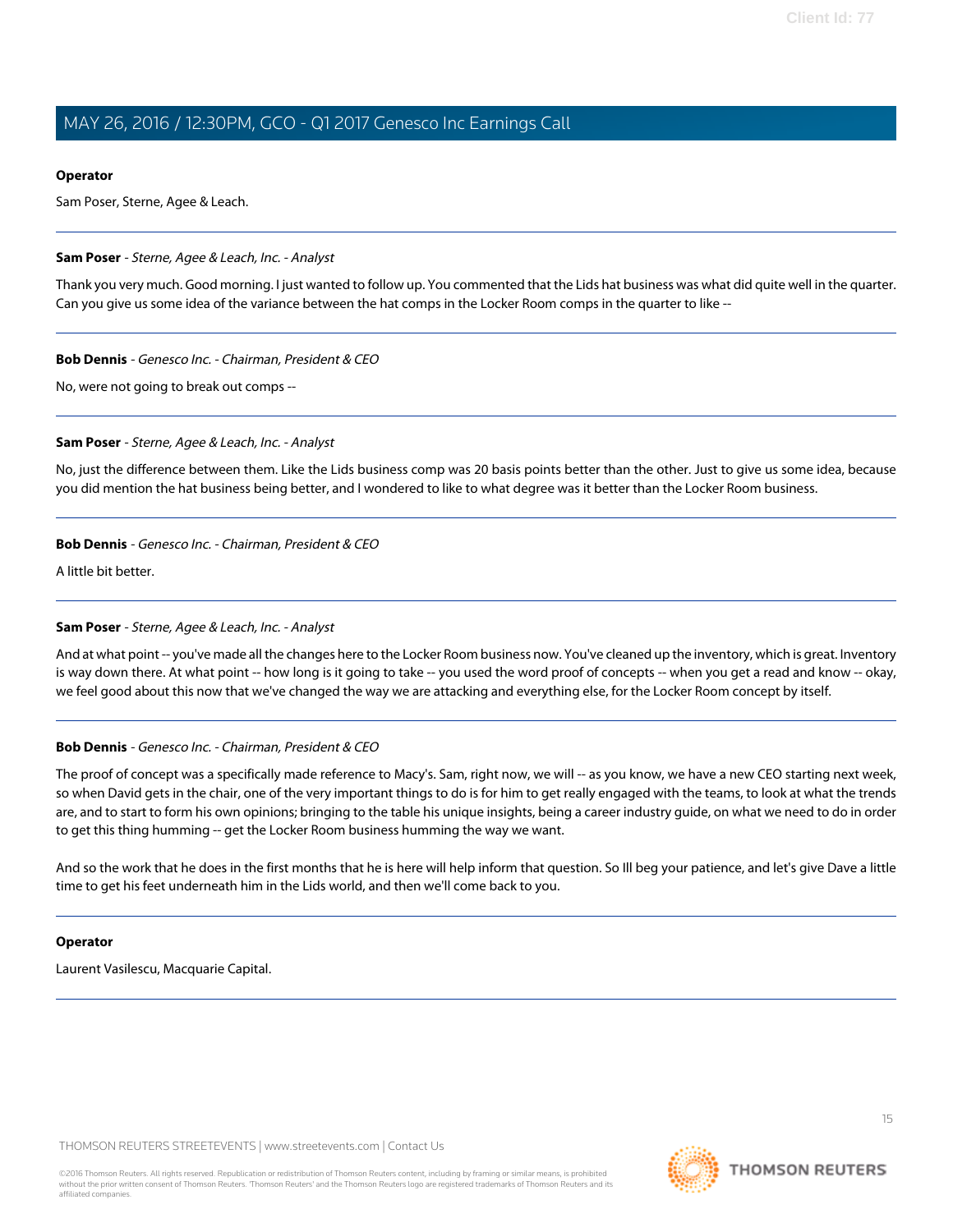#### <span id="page-15-0"></span>**Laurent Vasilescu** - Macquarie Research - Analyst

Good morning. Congrats on strong results in a challenging environment. I wanted to follow up on the Macy's question. It looks like you increased the Locker Room closures from 9 to 38 for the year. Can you talk about the decision to increase the store closures? What's the right store count going forward?

And then as a followup, I think you had mentioned in the prepared remarks that Schuh so double-digit declines in traffic at the end of 1Q. Can you talk about traffic variance at Lids and Journeys over the course of 1Q and then quarter to date?

#### **Bob Dennis** - Genesco Inc. - Chairman, President & CEO

Yes. Your first question, I think you are confusing things. We have a Locker Room business. A small percentage of our Locker Room business is done in Macy's. The bulk of it is done in the Locker Room stores and Clubhouse stores that we operate independently. The closures that we have made there, is some closures in Macy's, but the big impact of closures is and will be in the broader set of Locker Room stores.

So we have in the neighborhood, across the whole business, not including Macy's, somewhere around 60 stores in the next two years. And the first couple, the first group that we've dealt with this year, when we've gotten to the lease event, we've had actually a lot of success resetting rent. So it's a bigger story than just what stores we've closed. There are stores where we had them targeted to close possibly, but we've gotten nice rent reductions that allowed us to stay in business.

So I'm turning your question into a bigger one which says, where does the Locker Room business see profit improvement, and we think it is a combination of closing stores and resetting rents; and it's a little hard right now to tell you what the percentage between the two is going to be but both will contribute to performance improvement.

#### <span id="page-15-1"></span>**Operator**

Jill Nelson, Johnson Rice.

#### **Jill Nelson** - Johnson Rice & Company - Analyst

Just a bit more clarification on the Team Sports impact to Lids gross margin. I think for the Lids overall division for the year, you're expecting about 500 basis points in gross margin improvement. If you could tell us maybe what percentage of that improvement is reflecting the sale of Team Sports?

#### **Mimi Vaughn** - Genesco Inc. - CFO

It is about half. I think that we had said that when we looked at the amount of gross margin that we gave up last year, let's just take Team Sports out all together from last year, we gave up about 400 basis points. So we expected that the pickup would be in the neighborhood of half of that. We'd get about half of that back this year. So 200 to 250 basis points would be what we expect for the core retail business, so the balance of that then is Lids Team Sports.

#### **Jill Nelson** - Johnson Rice & Company - Analyst

And then you commented I believe in Q&A that first quarter, you tested some price increases at Lids, if you could give us more info around that strategy. Thank you.



**THOMSON REUTERS**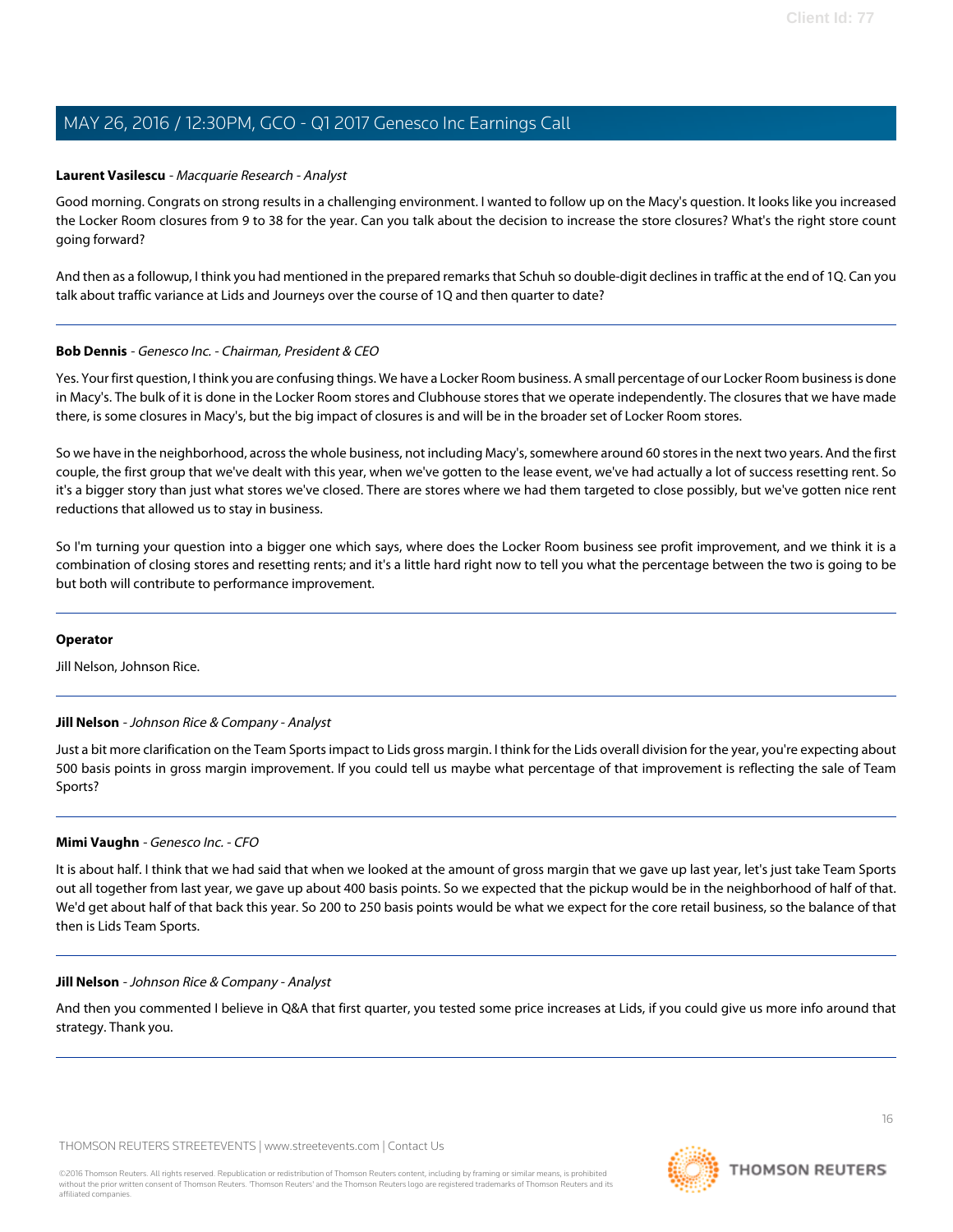#### **Mimi Vaughn** - Genesco Inc. - CFO

Yes, I think that our price increases were just more generally to what we typically do. We're always changing prices. We're always attempting price increases. The real question is whether or not the price increases end up sticking relative to the amount of volume we ended up giving up.

In Canada, we increased prices in particular, because much of the product that we buy is denominated in US dollars and with the exchange rate rates, we were actually sitting in a position where our gross margins were being squeezed because of the higher cost of goods. And so, the reference to testing the price increases a lot was around the price increases we've taken in Canada to see whether or not those could stick to improve our margin situation there.

#### **Bob Dennis** - Genesco Inc. - Chairman, President & CEO

To be clear, in the US, we are largely MSRP retailers. So it's not as if we're taking prices above what the venders are recommending, what they're setting as MSRP price. So that's pretty much standard -- as they take up prices, we will take up prices with them, and obviously, there's a lot of back and forth about how well that's working.

#### **Operator**

<span id="page-16-0"></span>Corinna Freedman, BB&T.

### **Corinna Freedman** - BB&T Capital Markets - Analyst

Hi. Good morning, guys. Quick question on the kids business, just wondering if you could give us some color there, and with several of your competitors now getting bigger into that space, do you have any comments on differentiation or the increased competition that's coming up for that segment? Thank you.

### **Bob Dennis** - Genesco Inc. - Chairman, President & CEO

And we love the competitive environment in the segment because we actually think it's consolidating. (Technical difficulty) Stride Rite has backed down on a lot of their store count, and I think a lot of the -- it's been a hard space for a lot of other bigger box guys to compete in. So obviously, Foot Locker has been calling it out as a success, as have we, and we think there's enough differentiation between what Foot Locker does and we do that if the world evolves so that there's two major outlets for the core brands, that's a good thing; and we can live very comfortably with two major kids footwear stores gaining share.

### **Corinna Freedman** - BB&T Capital Markets - Analyst

My follow-up question is about e-commerce. Any thoughts there, anything you're working on for back-to-school that's differentiated versus last year? Thank you.

#### **Bob Dennis** - Genesco Inc. - Chairman, President & CEO

Obviously, we are investing -- it's a regular pattern of investing and getting better, so if there was ever an example of continuous improvement, that would be it. The biggest callout -- everybody's doing something. We called out what Journeys is doing. Schuh is always testing a new approaches.

The biggest change is probably over at Lids because we've changed the front end to [hybris] from, to be honest, a fairly antiquated home-grown front end, which we've been with for probably too long. So that is a front end that we rolled out in stages, taking pieces of traffic and redirecting